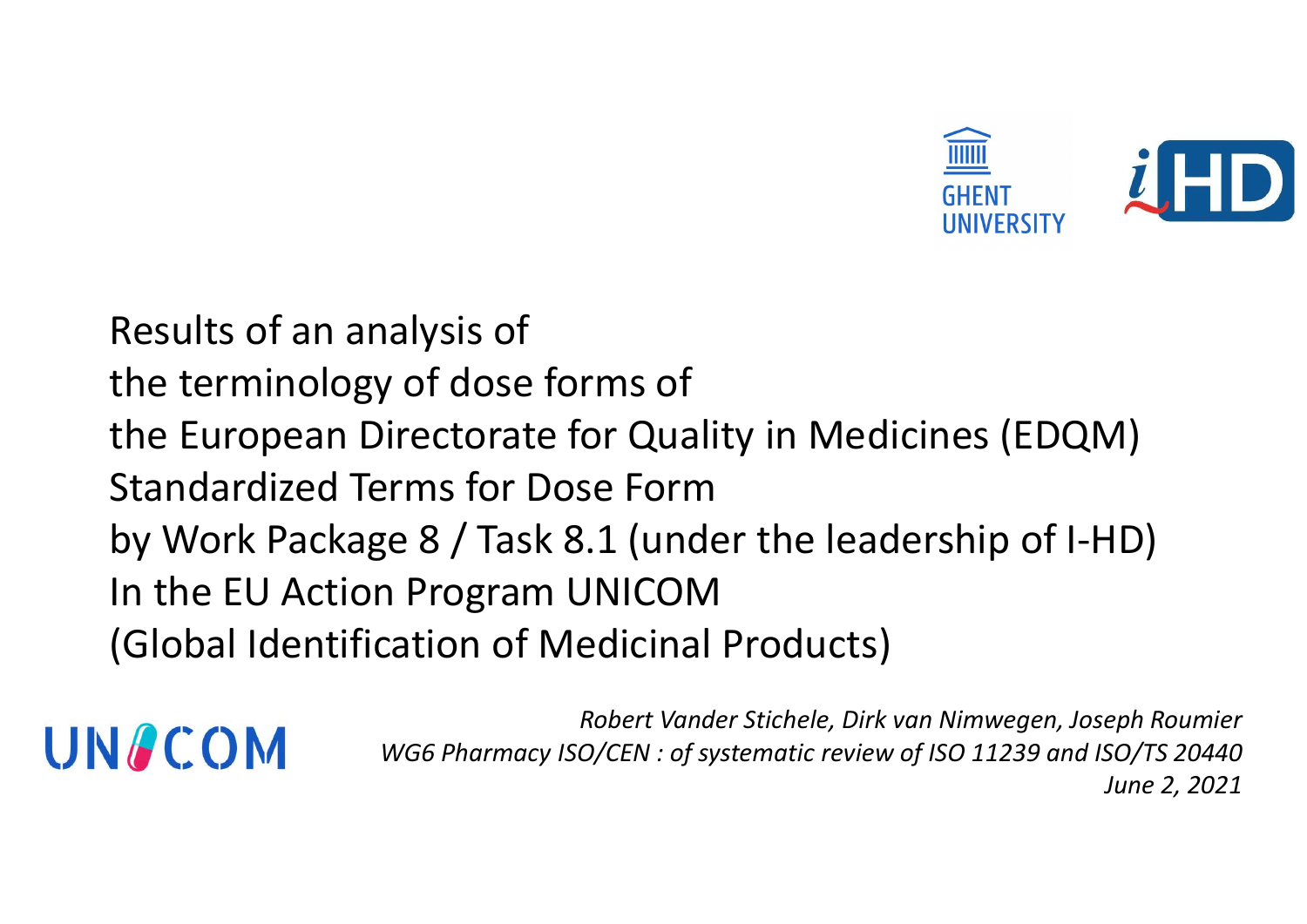- **estions to be answered<br>• How are we going to use EDQM (and derived SPOR)<br>• to determine the (administrable) dose form<br>• for the production of the Pharmaceutical Product Identification ns to be answered<br>w** are we going to use EDQM (and derived SPOR)<br>to determine the (administrable) dose form<br>for the production of the Pharmaceutical Product Identification<br>(PHPID) ? **is to be answered**<br>w are we going to use EDQM (and derived SPOR)<br>to determine the (administrable) dose form<br>for the production of the Pharmaceutical Product Identification<br>(PHPID) ? (PHPID) ? • How are we going to use EDQM (and derived SPOR)<br>• How are we going to use EDQM (and derived SPOR)<br>to determine the (administrable) dose form<br>for the production of the Pharmaceutical Product Identification<br>(PHPID) ?<br>• Wha How are we going to use EDQM (and derived<br>to determine the (administrable) dose for<br>for the production of the Pharmaceutical<br>(PHPID) ?<br>What is needed to make the characteristics of<br>definitional ?<br>What would be the right gr • How are we going to use EDQM (and derived SPOR)<br>to determine the (administrable) dose form<br>for the production of the Pharmaceutical Product<br>(PHPID) ?<br>• What is needed to make the characteristics of EDQM<br>definitional ?<br>• to determine the (administrable) dose form<br>for the production of the Pharmaceutical Product Identification<br>(PHPID) ?<br>aat is needed to make the characteristics of EDQM dose forms<br>initional ?<br>at would be the right granularit Questions to be answered<br>• How are we going to use FDOM (and derived
	-
	- for the production of the Pharmaceutical Product Identification<br>(PHPID) ?<br>at is needed to make the characteristics of EDQM dose forms<br>initional ?<br>at would be the right granularity<br>for building unique combinations of charac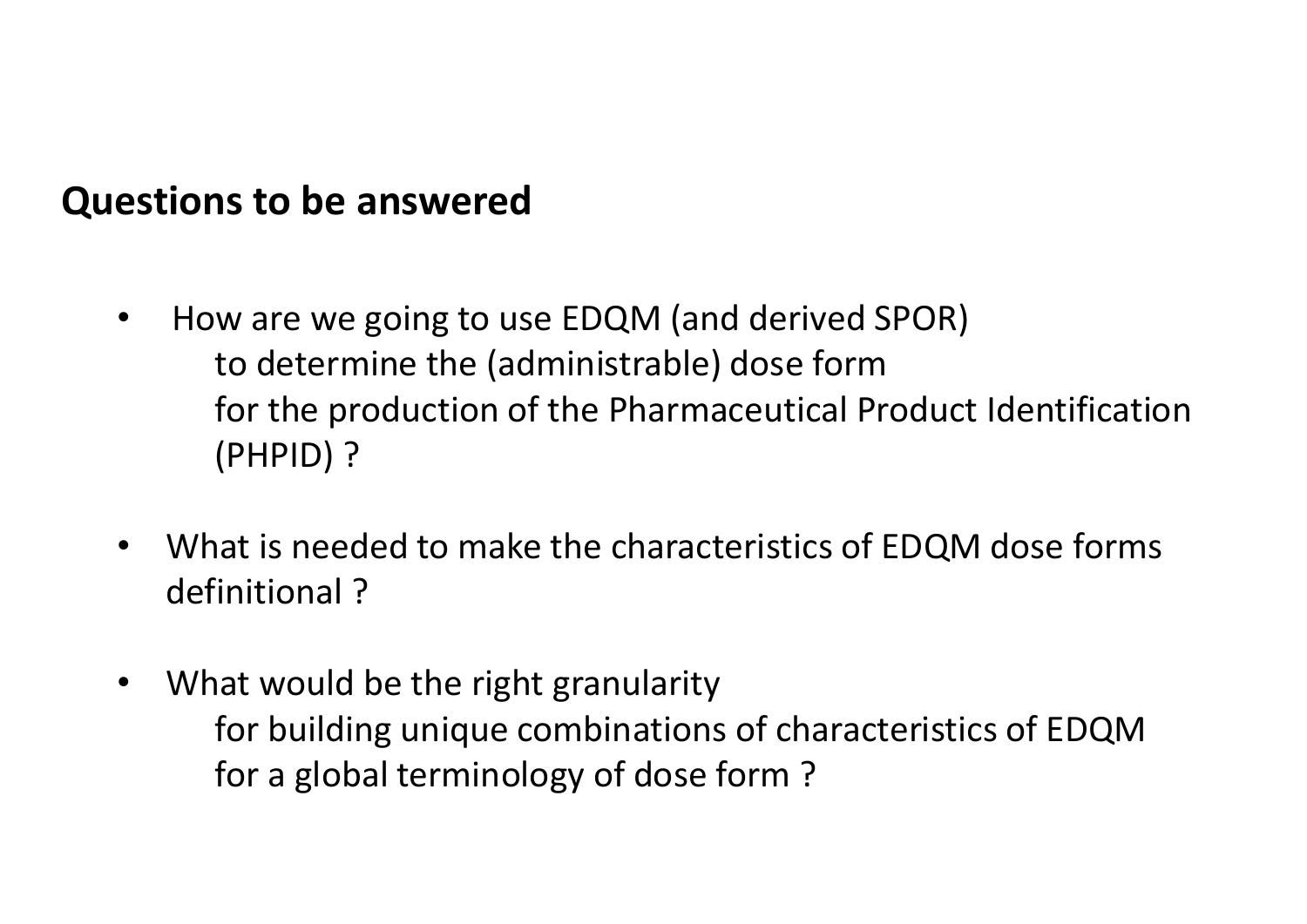# How are we going to use EDQM (and derived SPOR)<br>to determine the (administrable) dose form<br>for the production of the Pharmaceutical Product Identification re we going to use EDQM (and derived SPOR)<br>to determine the (administrable) dose form<br>for the production of the Pharmaceutical Product Identification<br>(PHPID) ? re we going to use EDQM (and derived SPOR)<br>to determine the (administrable) dose form<br>for the production of the Pharmaceutical Product Identification<br>(PHPID) ? (PHPID) ?

428 PDFs for human (and Veterinary) use (excluded : veterinary only 79; rejected 23; deprecated 27; pending 2) 285 PDFs (Pharmaceutical Dose Form) have no transformation (PDF and ADF are the same) 143 PDFs need to be transformed in ADF (Administrable Dose Form) 22 have multiple transformations (range 2 to 4) (12 a combination with "no transformation") 7 PDFs where the result is clear in all possibilities 15 PDFs have one transformation where the resulting ADF is not clear (5 possibly resulting in different ADFs) 121 PDFs have only one single transformation possibility 7 where the resulting ADF is not identifiable approx. 20 where the unit of presentation of the resulting ADF is not obvious (e.g. Effervescent tablet becoming oral liquid (or oral solution ?) of (50 ?) ml

 $\Rightarrow$  Each of the 428 PDFs (with its BDF and SOM) received an explicit ADF (with ADF\_BDF and ADF\_SOM)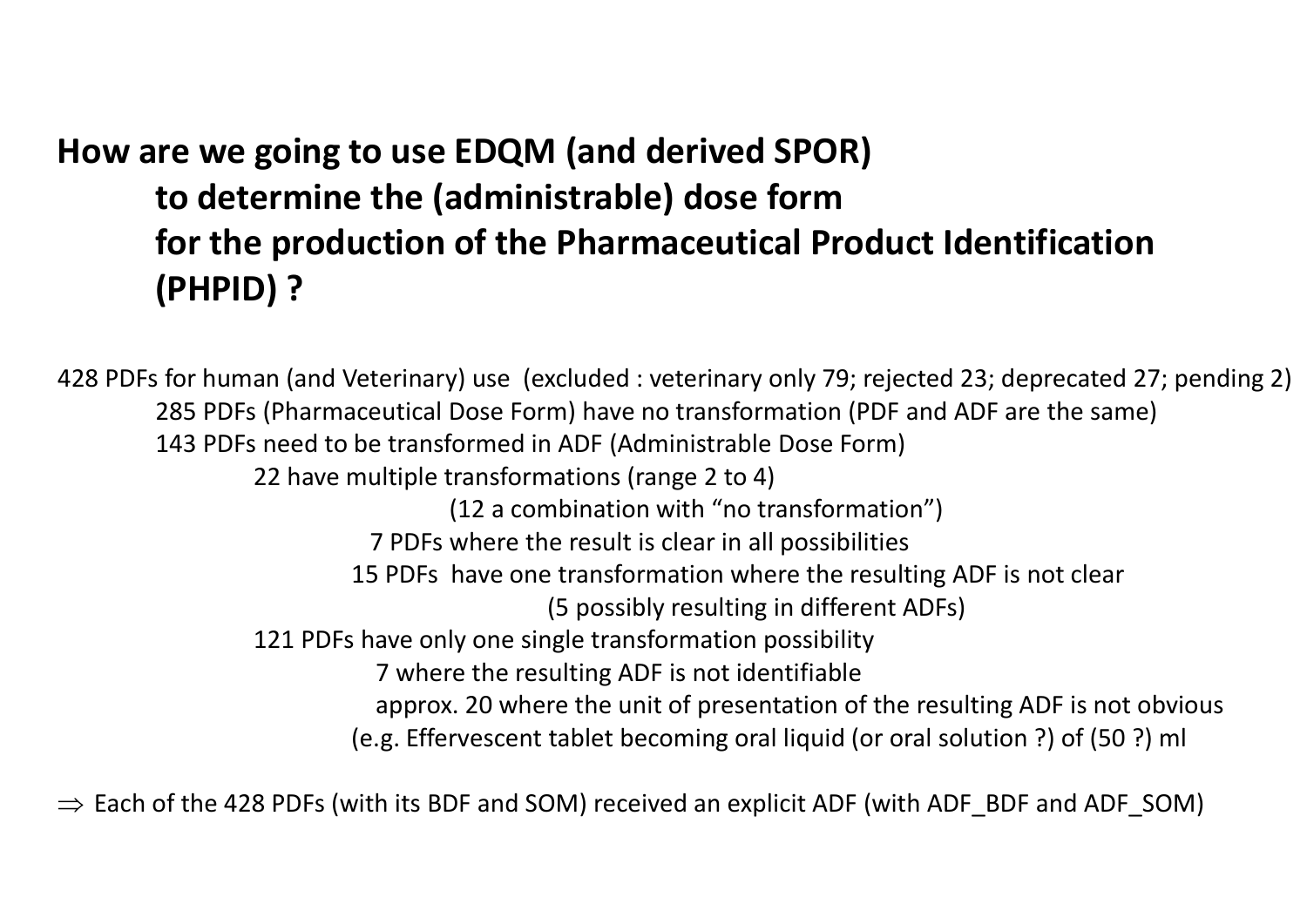# What is needed to make the characteristics of EDQM dose forms<br>definitional ? What is needed to make the characteristics of<br>definitional ?<br>• the ADF\_BDF and ADF\_SOM should be made **and is needed to make the characteristics of EDQM dose forms**<br> **initional ?**<br>
• the ADF\_BDF and ADF\_SOM should be made explicit<br>
• BDF/SOM and ADF\_BDF/ADF\_SOM are different in 116 of the 143 PDFs where there is transforma

- 
- **eeded to make the characteristics of EDQM dose forms**<br> **ADF\_BDF** and ADF\_SOM should be made explicit<br>
BDF/SOM and ADF\_BDF/ADF\_SOM are different in 116 of the 143 PDFs where there is transformation<br>
les Should be concatena **at is needed to make the characteristics of EDQM dose forms**<br> **initional ?**<br>
• the ADF\_BDF and ADF\_SOM should be made explicit<br>
• BDF/SOM and ADF\_BDF/ADF\_SOM are different in 116 of the 143 PDFs where there is transforma In 22 PDFs there were multiple TRAs, now concatenated in 11 different combinations In 28 PDFs there were multiple ISIs, now concatenated in 14 different combinations In 44 PDFs there were multiple AMEs concatenated in 18 different combinations **and is needed to make the characteristics of EDQM dose forms**<br> **initional ?**<br>
• the ADF\_BDF and ADF\_SOM should be made explicit<br>
• BDF/SOM and ADF\_BDF/ADF\_SOM are different in 116 of the 143 PDFs where there is transforma • The distinction and ADF\_SOM should be made explicit<br>
• BDF/SOM and ADF\_BDF/ADF\_SOM are different in 116 of the 143 PDFs where there is transformation<br>
• Values should be concatenated values characteristics with multiplic
- In 44 PDFs this value was originally cutaneous/transdermal, now split in 23 cutaneous AND 10 cutaneous/transdermal AND 11 transdermal
- possible
	- 229 local 169 systemic 11 Local/systemic + 19 others
- => Using all characteristics (except PDF), we arrive at 420 unique combinations (still 4 pairs of 2 PDFs).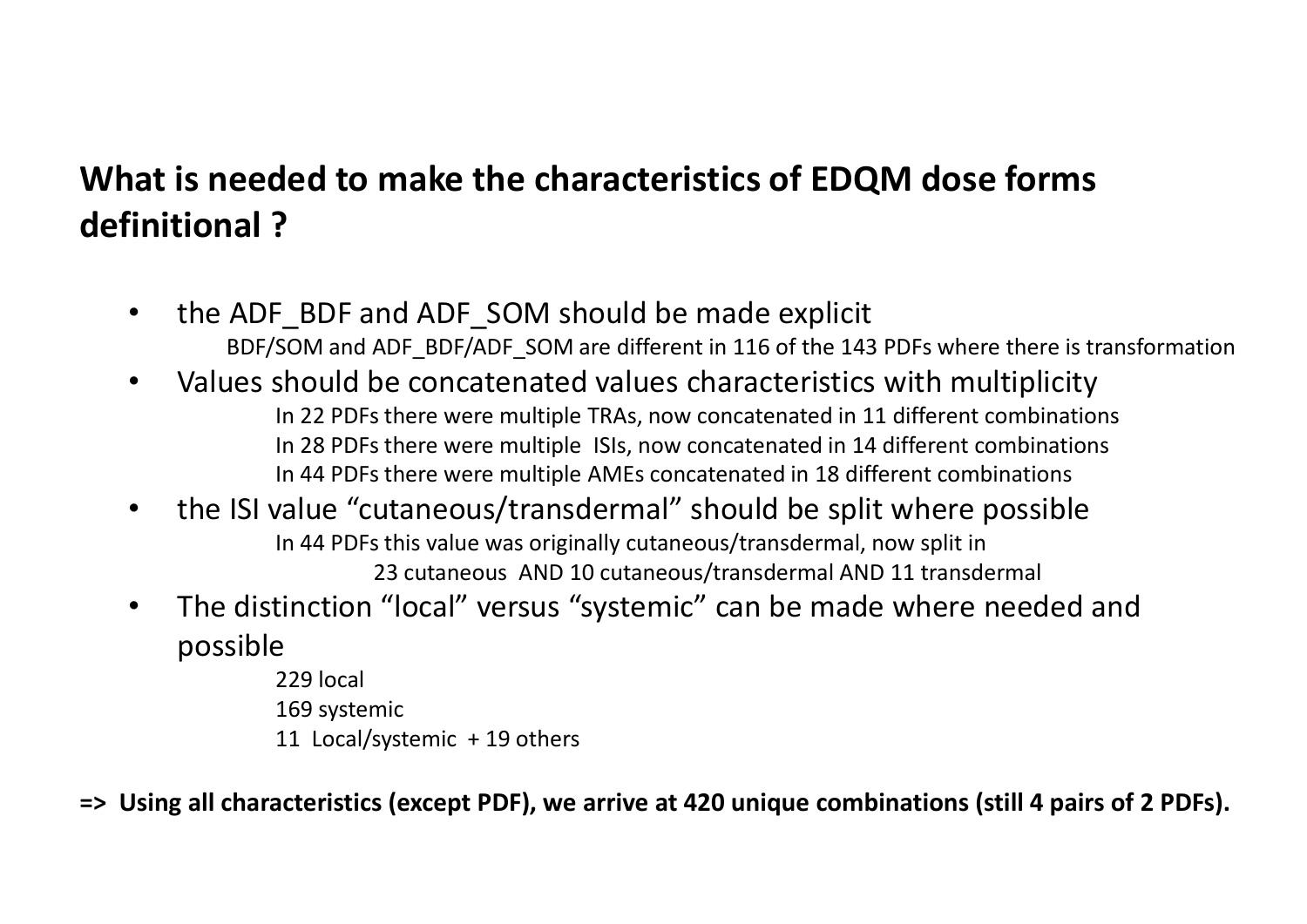• What would be the right granularity<br>for building unique combinations of EDQM<br>for a global terminology of dose form ? For build be the right granularity<br>for building unique combinations of EDQM<br>for a global terminology of dose form ? for a global terminology of dose form ?

|             |                |                           |                           |                | What would be the right granularity      |                    |                |                           |                           |                           |           |                          |                                    |
|-------------|----------------|---------------------------|---------------------------|----------------|------------------------------------------|--------------------|----------------|---------------------------|---------------------------|---------------------------|-----------|--------------------------|------------------------------------|
|             |                |                           |                           |                | for building unique combinations of EDQM |                    |                |                           |                           |                           |           |                          |                                    |
|             |                |                           |                           |                | for a global terminology of dose form?   |                    |                |                           |                           |                           |           |                          |                                    |
|             |                |                           |                           |                |                                          |                    |                |                           |                           |                           |           |                          |                                    |
|             |                |                           |                           |                |                                          |                    |                |                           |                           |                           |           |                          |                                    |
|             |                |                           |                           | $ADF_$         | $ADF_$                                   |                    |                |                           |                           |                           |           | <b>Count Doubles Sum</b> |                                    |
|             |                | <b>BDF</b>                | <b>SOM</b>                | <b>BDF</b>     | <b>SOM</b>                               | <b>TRA</b>         | <b>RC</b>      | <b>ISI</b>                | <b>AME</b>                | <b>SYS</b>                | <b>UC</b> | >1                       | <b>Doubles</b>                     |
|             | 1 <sup>X</sup> | $\mathsf{X}$              | $\mathsf{X}$              | X              | X                                        | X                  | <b>X</b>       | $\boldsymbol{\mathsf{x}}$ | $\mathsf{x}$              | $\boldsymbol{\mathsf{x}}$ | 420       |                          | $\overline{a}$<br>$\boldsymbol{8}$ |
|             | 2X             | $\boldsymbol{\mathsf{X}}$ | $\boldsymbol{\mathsf{X}}$ | $\mathsf{X}^-$ | $\mathsf{X}^-$                           | $\mathsf{x}$       | $\mathsf{x}$   | $\mathsf{X}$              | $\boldsymbol{\mathsf{X}}$ |                           | 402       | 12                       | <b>26</b>                          |
|             | 3X             |                           |                           | $\mathsf{X}^-$ | $\mathsf{X}^-$                           | $\mathsf{x}$       | $\mathsf{X}^-$ | $\boldsymbol{\mathsf{X}}$ | $\mathsf{x}$              | $\pmb{\times}$            | 381       | 21                       | 47                                 |
|             | 4X             |                           |                           | $\mathsf{X}^-$ | $\mathsf{X}^-$                           | $\mathsf{x}$       | $\mathsf{X}^-$ | $\mathsf{X}$              | $\mathsf{x}$              |                           | 380       | 21                       | 48                                 |
|             | 5X             |                           |                           |                |                                          | X                  | $\mathsf{X}^-$ | $\boldsymbol{\mathsf{X}}$ | $\mathsf{x}$              | $\pmb{\times}$            | 378       | 22                       | 50                                 |
|             | 6X             |                           |                           |                |                                          | $\mathsf{x}$       | $\mathsf{X}$   | $\mathsf{x}$              | $\mathsf{X}$              |                           | 377       | 22                       | 51                                 |
|             | $7^{\circ}$    | $\pmb{\times}$            | $\mathsf{x}$              | $\mathsf{X}$   | $\mathsf{X}$                             | $\mathsf{x}$       | $\mathsf{X}^-$ | $\mathsf{X}$              | $\mathsf{X}$              | $\mathsf{x}$              | 350       | 33                       | 78                                 |
|             | 8              | X                         | $\boldsymbol{\mathsf{X}}$ | X              | X                                        | $\mathsf{X}$       | X              | $\mathsf{X}$              | $\mathsf{x}$              |                           | 340       | 37                       | 88                                 |
|             | 9              |                           |                           | X              | X                                        | $\pmb{\mathsf{X}}$ | X              | $\pmb{\mathsf{X}}$        | $\boldsymbol{\mathsf{x}}$ | $\pmb{\times}$            | 306       | 51                       | 122                                |
|             | 10             |                           |                           | X.             | X                                        | X                  | X              | X                         | X                         |                           | 293       | 56                       | 135                                |
|             | $11\,$         |                           |                           |                |                                          | $\mathsf{x}$       | $\mathsf{X}^-$ | $\mathsf{x}$              | $\mathsf{X}$              | $\mathsf{X}$              | 128       | 78                       | 300                                |
|             | $12$           |                           |                           |                |                                          | $\mathsf{x}$       | $\mathsf{X}^-$ | $\mathsf{x}$              | $\mathsf{X}$              |                           | 113       | 79                       | 315                                |
|             |                |                           |                           |                |                                          |                    |                |                           |                           |                           |           |                          |                                    |
| UMC/FDA+sys |                |                           |                           | $\mathsf{x}$   |                                          |                    | $\mathsf{X}$   | $\mathsf{x}$              | $\mathsf{x}$              | $\pmb{\mathsf{X}}$        | 197       | 77                       | 231                                |
| UMC/FDA     |                |                           |                           | $\mathsf{X}^-$ |                                          |                    | $\mathsf{x}$   | $\mathsf{x}$              | $\mathsf{x}$              |                           | 179       | 82                       | 249                                |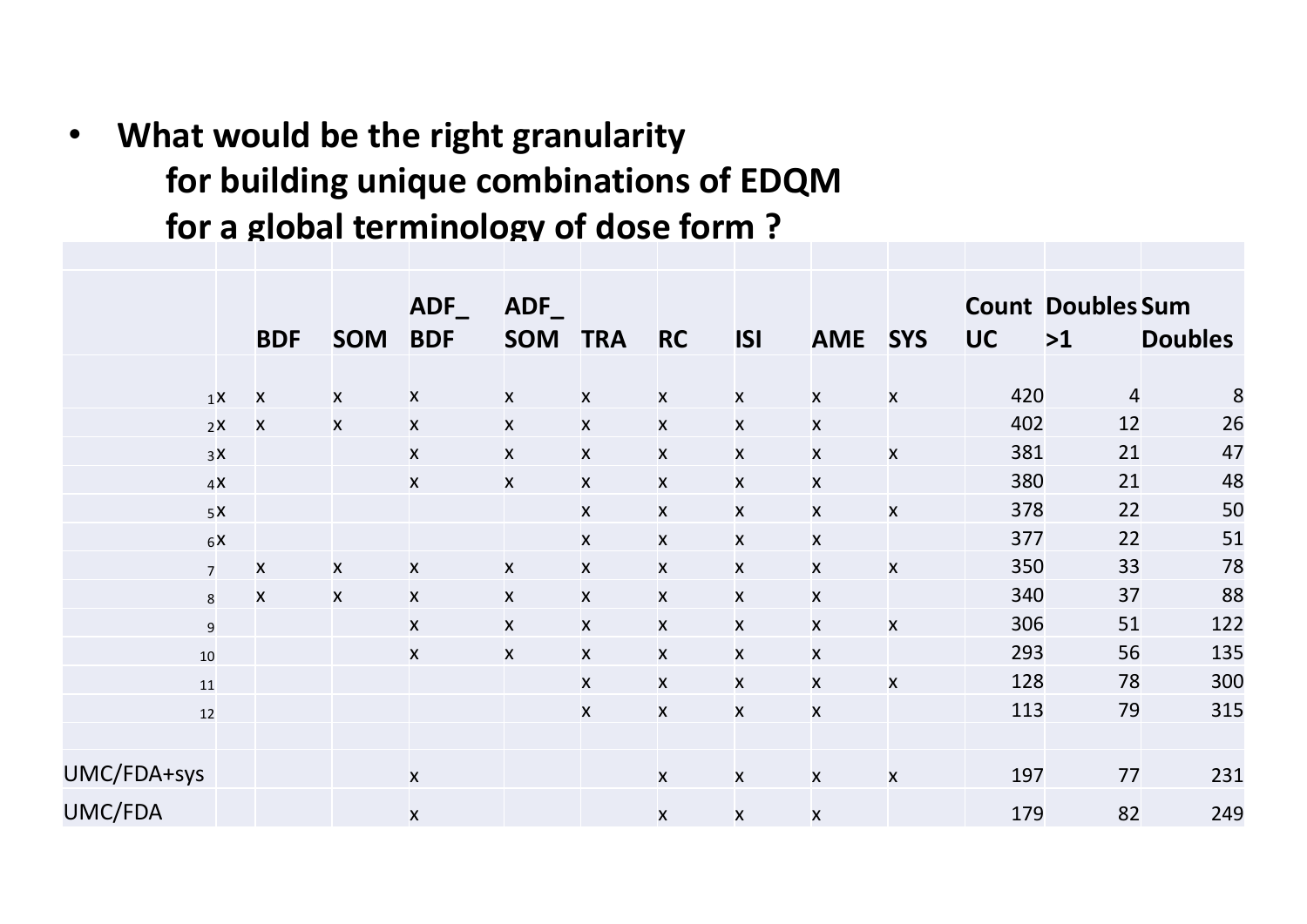• What would be the right granularity nat would be the right granularity<br>for building unique combinations of EDQM<br>for a global terminology of dose form ? Note that would be the right granularity<br>for building unique combinations of EDQM<br>for a global terminology of dose form ?<br>ADF\_ADF\_ADF\_Count Doubles Sum

|             |                |                           |              |                         | for a global terminology of dose form? |                           |                                                 |                                           | for building unique combinations of EDQM |                |            |                                |                 |
|-------------|----------------|---------------------------|--------------|-------------------------|----------------------------------------|---------------------------|-------------------------------------------------|-------------------------------------------|------------------------------------------|----------------|------------|--------------------------------|-----------------|
|             |                | <b>BF</b>                 | <b>SOM</b>   | $ADF_$<br><b>BDF</b>    | ADF<br><b>SOM</b>                      | <b>TRA</b>                | <b>RC</b>                                       | <b>ISI</b>                                | <b>AME</b>                               | <b>SYS</b>     | <b>UC</b>  | <b>Count Doubles Sum</b><br>>1 | <b>Doubles</b>  |
|             |                |                           |              |                         |                                        |                           |                                                 |                                           |                                          |                |            |                                |                 |
|             | $1X$ X         |                           | X            | $\mathsf{x}$            | $\mathsf{x}$                           | X                         | $\boldsymbol{X}$                                | X                                         | $\mathsf{X}$                             | X              | 420        |                                | $\overline{4}$  |
|             | 2X             |                           |              | $\overline{\mathbf{r}}$ | $\mathbf{x}$                           | $\mathsf{X}$              | $\mathsf{X}$                                    | $\overline{\mathsf{X}}$                   | $\mathsf{X}$                             |                | <b>404</b> | <u>د،</u>                      | 26              |
|             | 3X             |                           |              | $\pmb{\mathsf{X}}$      | X                                      | $\boldsymbol{\mathsf{X}}$ | $\pmb{\times}$                                  | $\boldsymbol{\mathsf{x}}$                 | $\boldsymbol{\mathsf{x}}$                | X              | 381        | 21                             | 47              |
|             | 4 <sup>K</sup> |                           |              |                         |                                        | X                         | X                                               | X                                         | X                                        |                | 380<br>378 | <u>ຼາາ</u><br>22               | 40 <sub>o</sub> |
|             | 5X<br>6X       |                           |              |                         |                                        | $\mathsf{X}$<br>X         | $\pmb{\mathsf{X}}$<br>$\boldsymbol{\mathsf{x}}$ | $\boldsymbol{\mathsf{X}}$<br>$\mathsf{x}$ | $\pmb{\mathsf{X}}$<br>X                  | $\mathsf{x}$   | 377        | 22                             | 50<br>51        |
|             | $\overline{7}$ | $\boldsymbol{\mathsf{x}}$ | $\mathsf{x}$ | $\mathsf{x}$            | $\mathsf{x}$                           | $\mathsf{x}$              | $\pmb{\times}$                                  | $\mathsf{x}$                              | $\mathsf{x}$                             | $\mathsf{x}$   | 350        | 33                             | 78              |
|             | 8              | $\boldsymbol{\mathsf{x}}$ | X            | $\mathsf{X}$            | X                                      | X                         | $\pmb{\times}$                                  | X                                         | $\mathsf{x}$                             |                | 340        | 37                             | 88              |
|             | 9              |                           |              | X                       | X                                      | $\boldsymbol{\mathsf{X}}$ | $\pmb{\mathsf{X}}$                              | $\pmb{\times}$                            | $\pmb{\times}$                           | X              | 306        | 51                             | 122             |
|             | $10\,$         |                           |              | X                       | X                                      | X                         | X                                               | X                                         | X                                        |                | 293        | 56                             | 135             |
|             | $11\,$         |                           |              |                         |                                        | $\mathsf{X}$              | $\pmb{\mathsf{X}}$                              | $\mathsf{X}^-$                            | $\mathsf{x}$                             | $\mathsf{X}^-$ | 128        | 78                             | 300             |
|             | $12$           |                           |              |                         |                                        | $\mathsf{X}$              | $\pmb{\mathsf{X}}$                              | $\mathsf{X}^-$                            | $\mathsf{x}$                             |                | 113        | 79                             | 315             |
|             |                |                           |              |                         |                                        |                           |                                                 |                                           |                                          |                |            |                                |                 |
| UMC/FDA+sys |                |                           |              | $\mathsf{x}$            |                                        |                           | $\mathsf{X}^-$                                  | $\mathsf{x}$                              | $\mathsf{x}$                             | $\mathsf{X}$   | 197        | 77                             | 231             |
| UMC/FDA     |                |                           |              | $\pmb{\times}$          |                                        |                           | $\mathsf{x}$                                    | $\mathsf{x}$                              | $\mathsf{x}$                             |                | 179        | 82                             | 249             |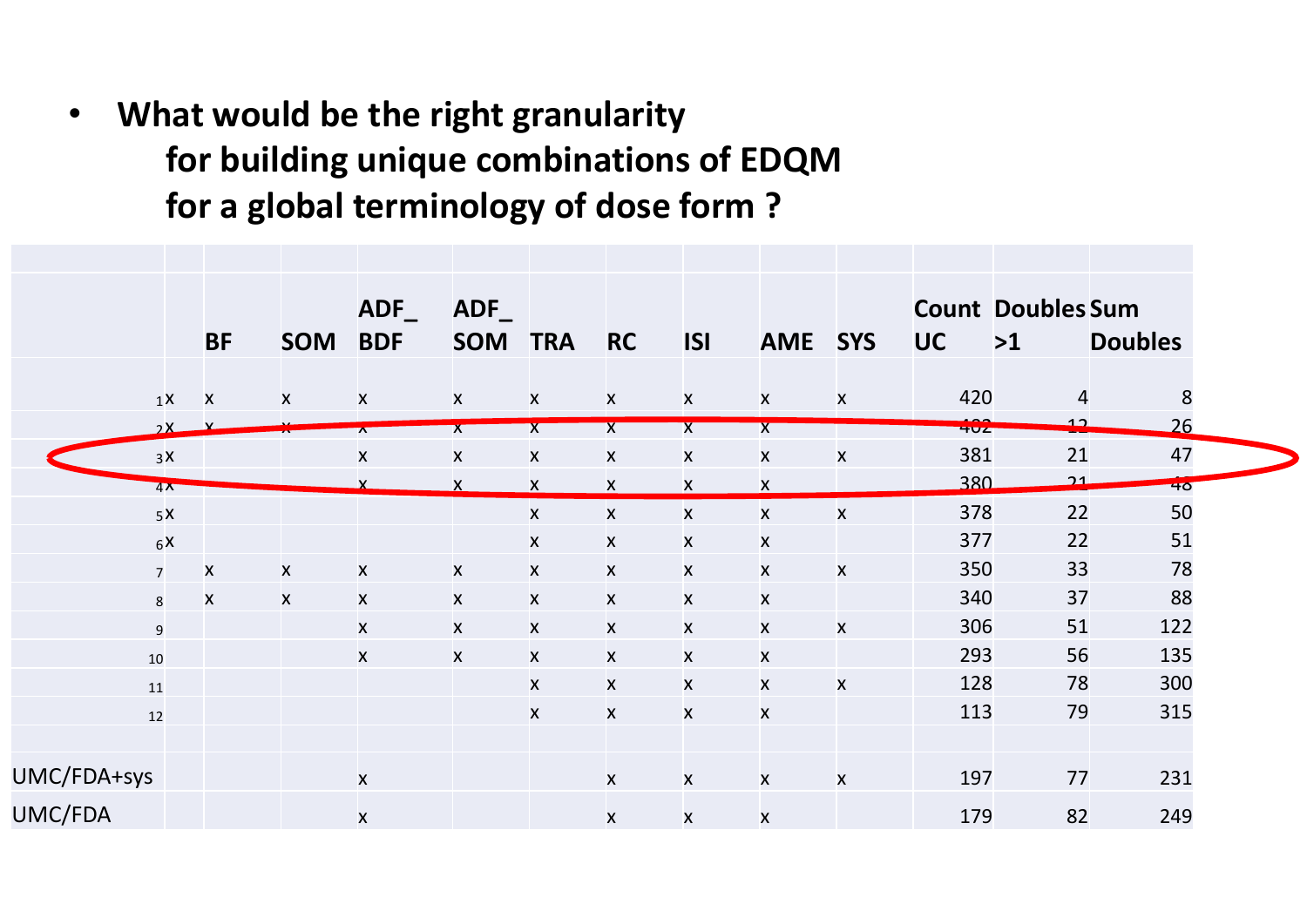# Conclusion

**Conclusion**<br>With a bit of micro-surgery, EDQM can be turned into a global terminology,<br>suitable for :<br>- a crucial part of the PHPID Production,

- **Conclusion**<br>With a bit of micro-surgery, EDQM can be turned into a global term<br>suitable for :<br>- a crucial part of the PHPID Production,<br>namely the administrable dose form,<br>currently not enough explictit<br>- a more clear rel icro-surgery, EDQM can be turned into a global terminology,<br>al part of the PHPID Production,<br>namely the administrable dose form,<br>currently not enough explictit<br>e clear relationship between administrable dose form and stren icro-surgery, EDQM can be turned into a global terminology,<br>al part of the PHPID Production,<br>namely the administrable dose form,<br>currently not enough explictit<br>e clear relationship between administrable dose form and st<br>pa **usion**<br>bit of micro-surgery, EDQM can be turned into a global terminology,<br>for :<br>- a crucial part of the PHPID Production,<br>namely the administrable dose form,<br>currently not enough explicit<br>- a more clear relationship betw **usion**<br>
bit of micro-surgery, EDQM can be turned into a global terminology,<br>
for :<br>
- a crucial part of the PHPID Production,<br>
namely the administrable dose form,<br>
currently not enough explicitit<br>
- a more clear relations icro-surgery, EDQM can be turned into a global terminology,<br>al part of the PHPID Production,<br>namely the administrable dose form,<br>currently not enough explictit<br>e clear relationship between administrable dose form and stren icro-surgery, EDQM can be turned into a global terminology,<br>al part of the PHPID Production,<br>namely the administrable dose form,<br>currently not enough explictit<br>e clear relationship between administrable dose form and stren of the formulation of broad and precise formulations of the and provided and production of the precise rules of the formulation of the precise rules of the basis for a simple, transparent ontology for higher aggregations o For :<br>
- a crucial part of the PHPID Production,<br>
namely the administrable dose form,<br>
currently not enough explicitit<br>
- a more clear relationship between administrable dose form and strenght<br>
- a the basis for a simple, al part of the PHPID Production,<br>
namely the administrable dose form,<br>
currently not enough explictit<br>
e clear relationship between administrable dose form and stren<br>
pasis for a simple, transparent ontology<br>
for higher ag - the alternative mannely the administrable dose form,<br>
- currently not enough explicitit<br>
- a more clear relationship between administrable dose form and strenght<br>
- a the basis for a simple, transparent ontology<br>
- for h
	-
	- -
		-
	-
	-

IDMP/SPOR/EDQM/CDISK/RxNorm/SNOMED/MEDDRA